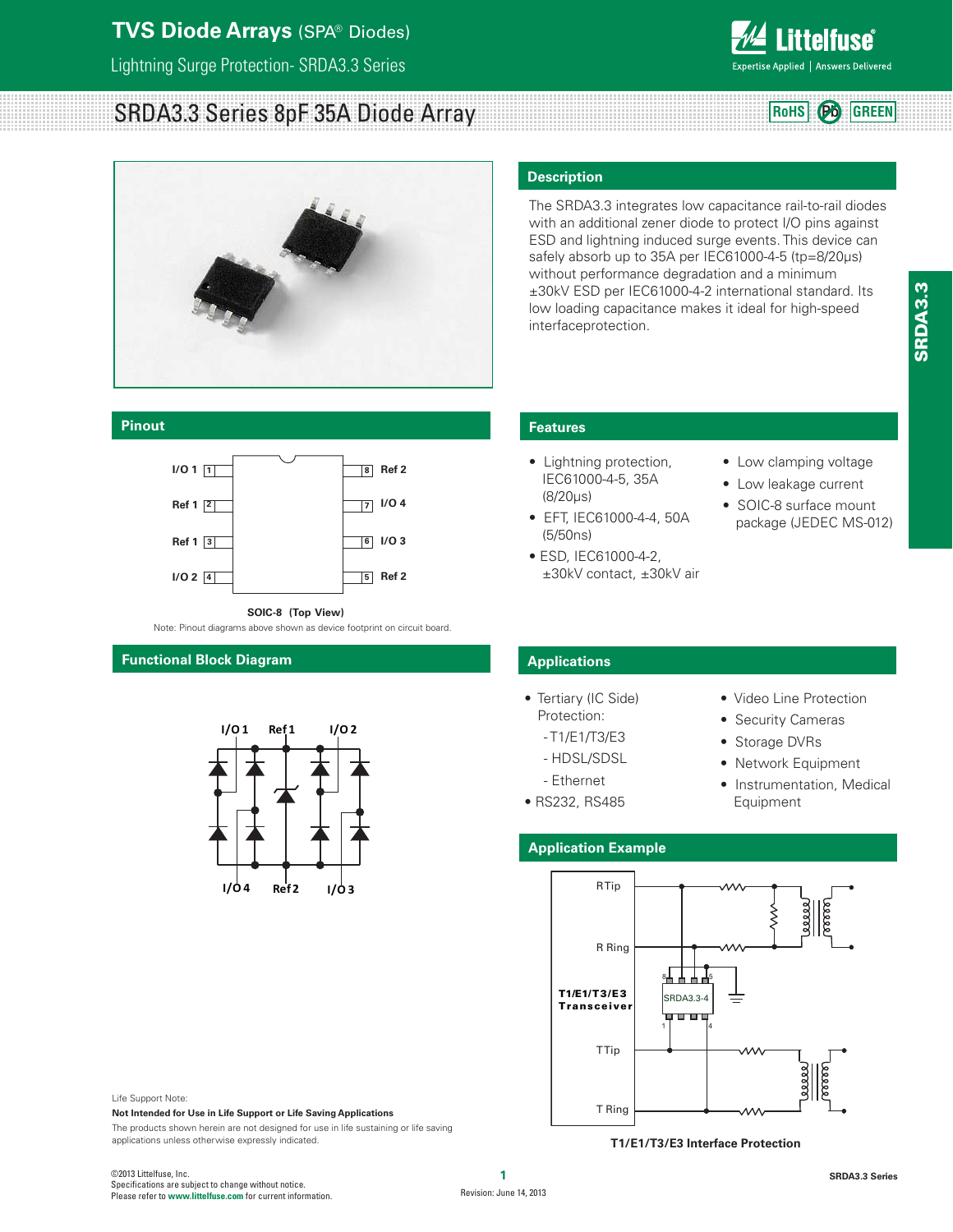### **Absolute Maximum Ratings**

| Symbol      | <b>Parameter</b>             | Value        | Units          |
|-------------|------------------------------|--------------|----------------|
| pk          | Peak Pulse Power (8/20µs)    | 600          | W              |
| pp          | Peak Pulse Current (8/20us)  | 35           |                |
| op          | <b>Operating Temperature</b> | $-40$ to 125 | $\circ$        |
| <b>STOR</b> | Storage Temperature          | $-55$ to 150 | $\circ$ $\cap$ |

CAUTION: Stresses above those listed in "Absolute Maximum Ratings" may cause *permanent damage to the device. This is a stress only rating and operation of the device at these or any other conditions above those indicated in the operational sections of this*  specification is not implied.

### **Thermal Information**

| Parameter                                                              | Rating         | Units       |
|------------------------------------------------------------------------|----------------|-------------|
| <b>SOIC Package</b>                                                    | 170            | °C/W        |
| Operating Temperature Range                                            | -40 to 125     | °C          |
| Storage Temperature Range                                              | $-55$ to $150$ | $^{\circ}C$ |
| Maximum Junction Temperature                                           | 150            | °C          |
| Maximum Lead Temperature (Soldering<br>20-40s) (SOIC - Lead Tips Only) | 260            | $^{\circ}C$ |

### **Electrical Characteristics (T<sub>op</sub> = 25°C)**

| Parameter                                    | Symbol                     | <b>Test Conditions</b>                         | Min                      | Typ                      | <b>Max</b>               | <b>Units</b> |
|----------------------------------------------|----------------------------|------------------------------------------------|--------------------------|--------------------------|--------------------------|--------------|
| Reverse Stand-Off Voltage                    | $V_{RWM}$                  | $I_{\tau} \leq 1 \mu A$                        | $\overline{\phantom{0}}$ |                          | 3.3                      | V            |
| Reverse Breakdown Voltage                    | $\rm V_{\rm BR}$           | $I_r = 2uA$                                    | 3.5                      |                          | $\overline{\phantom{a}}$ | $\vee$       |
| Snap Back Voltage                            | $\mathsf{V}_{\mathsf{SB}}$ | $I_r = 50mA$                                   | 2.9                      | $\overline{\phantom{0}}$ | $\overline{\phantom{0}}$ | $\vee$       |
| Reverse Leakage Current                      | <sup>1</sup> R             | $V_{\rm p} = 3.3V$                             |                          | $\overline{a}$           |                          | μA           |
| Clamping Voltage, Line-Ground <sup>1</sup>   | $V_{c}$                    | $I_{\text{pp}}$ = 1A, t <sub>n</sub> =8/20 µs  | $\overline{\phantom{a}}$ | 5.7                      | $\overline{\phantom{a}}$ | V            |
| Clamping Voltage, Line-Ground <sup>1</sup>   | $V_c$                      | $I_{\text{pp}}$ = 10A, t <sub>n</sub> =8/20 µs |                          | 10.1                     | $\overline{\phantom{a}}$ | $\vee$       |
| Clamping Voltage, Line-Ground <sup>1</sup>   | $V_c$                      | $I_{\text{pp}}$ = 30A, t <sub>n</sub> =8/20 µs |                          | 17.7                     |                          | V            |
| Dynamic Resistance, Line-Ground <sup>1</sup> | $R_{DYN}$                  | $(V_{C2} - V_{C1})/(I_{PP2} - I_{PP1})$        | $\overline{a}$           | 0.5                      | $\overline{\phantom{a}}$ | $\Omega$     |
| ESD Withstand Voltage <sup>1</sup>           | $V_{ESD}$                  | IEC61000-4-2 (Contact Discharge)               | ±30                      | $\overline{\phantom{a}}$ | $\overline{\phantom{a}}$ | kV           |
|                                              |                            | IEC61000-4-2 (Air Discharge)                   | ±30                      | $\overline{\phantom{a}}$ | $\overline{\phantom{a}}$ | kV           |
| Diode Capacitance <sup>1</sup>               | $C_{1/0-1/0}$              | Reverse Bias=0V                                |                          | 4.0                      | $\overline{\phantom{a}}$ | pF           |
|                                              | $C_{V$ O-GND               | Reverse Bias=0V                                |                          | 8.0                      |                          | pF           |

<sup>1</sup> Parameter is guaranteed by design and/or device characterization.



### **Normalized Capacitance vs. Bias Voltage**

### **Non-Repetitive Peak Pulse Power vs. Pulse Time**

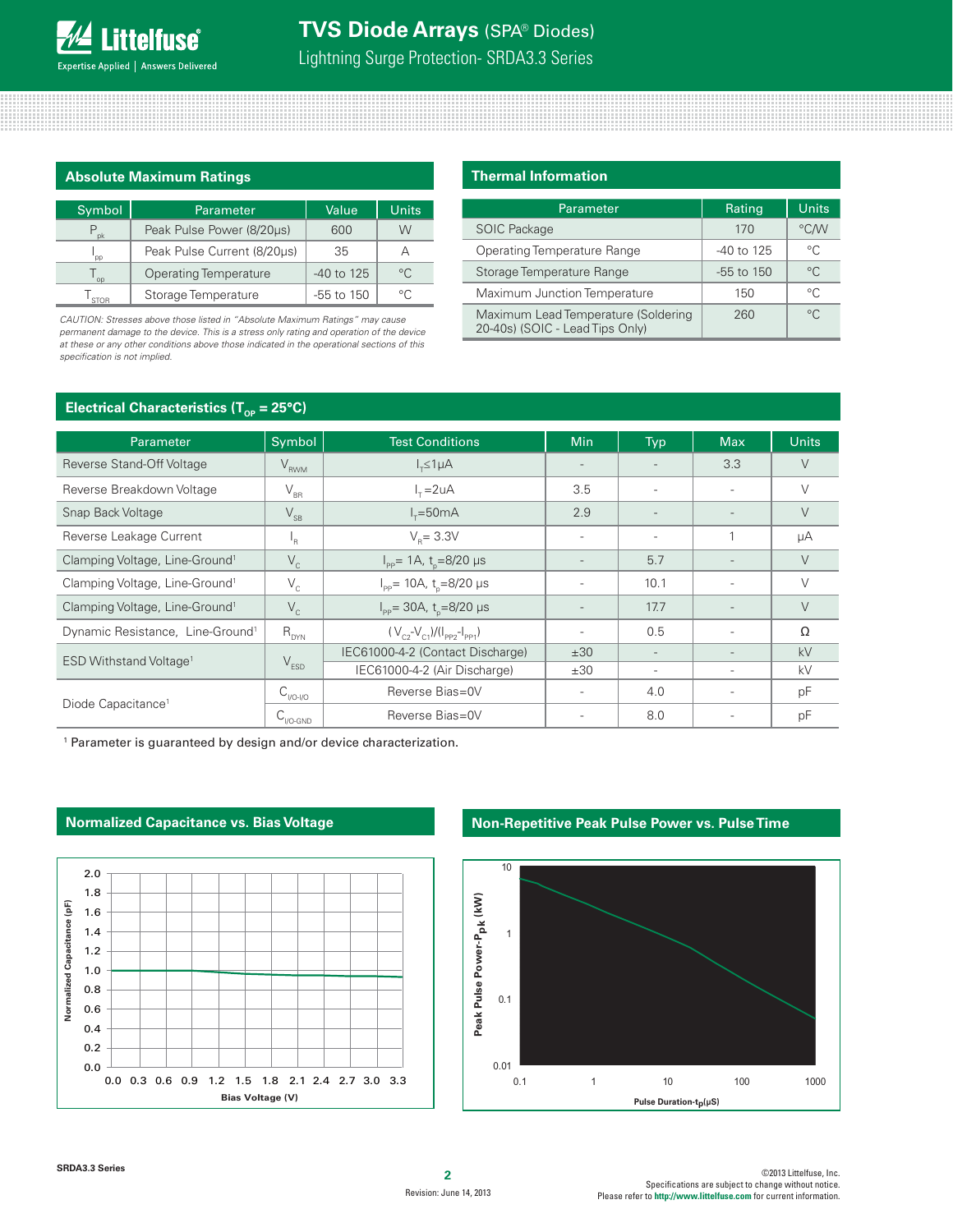### **TVS Diode Arrays** (SPA® Diodes)

### Lightning Surge Protection- SRDA3.3 Series

## **Clamping Voltage vs. I<sub>P</sub>**



### **Pulse Waveform**



### **Power Derating Curve**

<u> 1999 - Jan Barn Barn, maskin politik (</u>



### **Product Characteristics**

| <b>Lead Plating</b>        | Matte Tin               |
|----------------------------|-------------------------|
| <b>Lead Material</b>       | Copper Alloy            |
| <b>Lead Coplanarity</b>    | 0.0004 inches (0.102mm) |
| <b>Substitute Material</b> | Silicon                 |
| <b>Body Material</b>       | Molded Epoxy            |
| Flammability               | UL 94 V-0               |

Notes :

1. All dimensions are in millimeters

2. Dimensions include solder plating.

- 3. Dimensions are exclusive of mold flash & metal burr.
- 4. Blo is facing up for mold and facing down for trim/form, i.e. reverse trim/form.
- 5. Package surface matte finish VDI 11-13.

#### $t_{\text{P}}$ Temperature - $T_P$ **Critical Zone TL to TP Ramp-up Temperature T**L **t**L **T**S(max) **Ramp-down Ramp-do Preheat**  $\mathbf{T}_{S(min)}$  $\overline{\mathbf{t}_\mathrm{S}}$ **25** time to peak temperatur **Time**

### **Soldering Parameters**

| <b>Reflow Condition</b> |                                                           | Pb - Free assembly |  |
|-------------------------|-----------------------------------------------------------|--------------------|--|
|                         | - Temperature Min $(T_{\text{s(min)}})$                   | 150°C              |  |
| Pre Heat                | - Temperature Max $(T_{\text{s(max)}})$                   | $200^{\circ}$ C    |  |
|                         | -Time (min to max) $(t_s)$                                | $60 - 180$ secs    |  |
| $(T1)$ to peak          | Average ramp up rate (Liquidus) Temp                      | 3°C/second max     |  |
|                         | $T_{S(max)}$ to $T_{L}$ - Ramp-up Rate                    | 3°C/second max     |  |
| Reflow                  | - Temperature (T <sub>1</sub> ) (Liquidus)                | $217^{\circ}$ C    |  |
|                         | - Temperature $(ti)$                                      | $60 - 150$ seconds |  |
|                         | Peak Temperature (T <sub>e</sub> )                        | 260+0/-5 °C        |  |
| Temperature $(t_{p})$   | Time within 5°C of actual peak                            | $20 - 40$ seconds  |  |
| Ramp-down Rate          |                                                           | 6°C/second max     |  |
|                         | Time 25 $\degree$ C to peak Temperature (T <sub>o</sub> ) | 8 minutes Max.     |  |
| Do not exceed           |                                                           | $260^{\circ}$ C    |  |